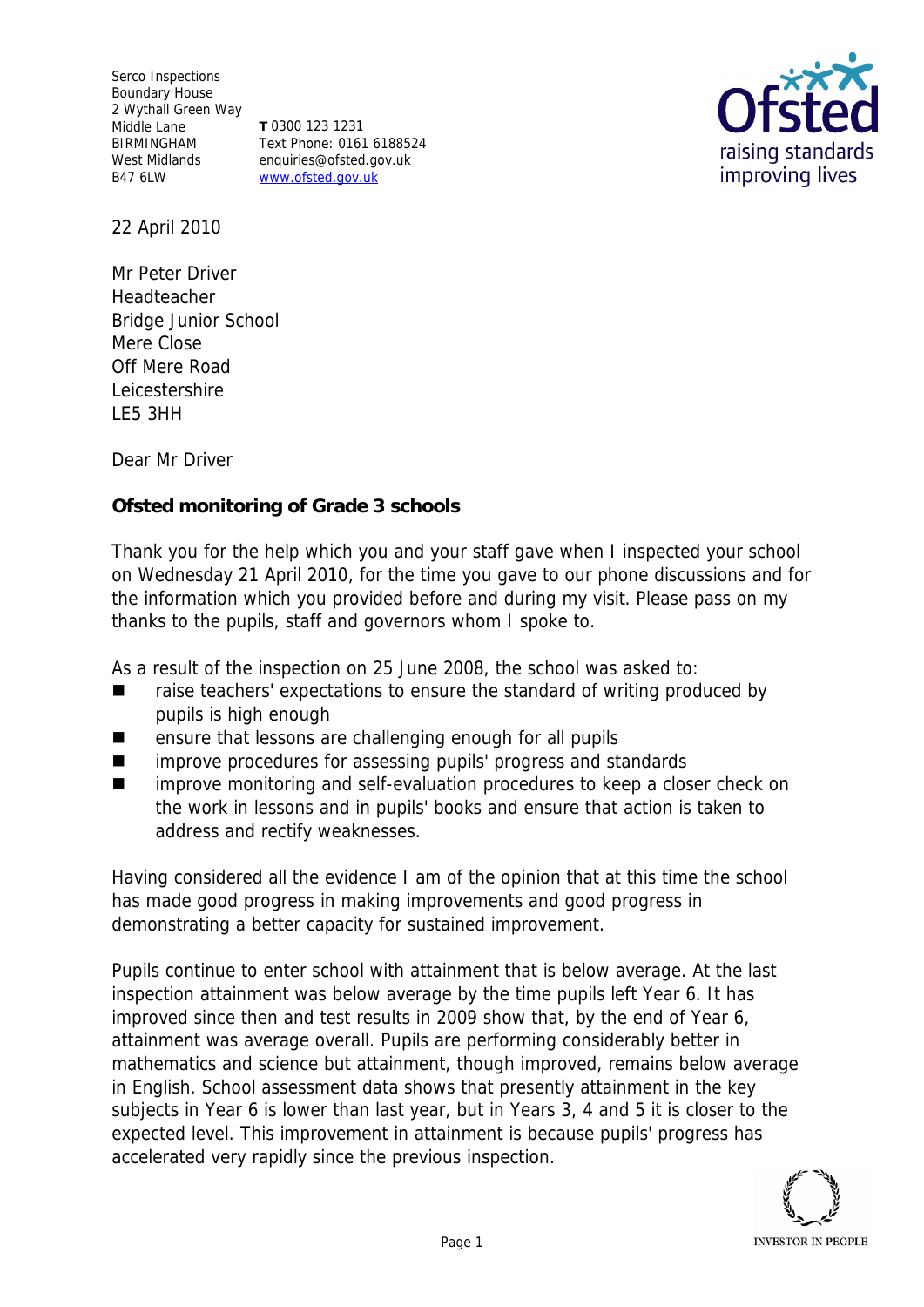

School leaders have correctly created a very rich environment for developing and extending pupils' English language skills and have laid firm foundations to improve their writing, for example, the shared book activities that take place daily. Pupils demonstrate that their reading, speaking and listening skills have improved since the last inspection because of this improved provision which has led to the rise in standards in English. Consequently, in 2009 the proportion of pupils who achieved the expected Level 4 was average though the proportion reaching Level 5 remained below. The curriculum and teaching of writing has improved. Pupils have many opportunities to practice their writing skills in other subjects. For example, pupils wrote some very good accounts describing the feelings of their parents when they came to live in this country. In addition pupils write poetry of a high standard that they are proud to display. Pupils, in particular boys, demonstrate a greater confidence and enjoyment of writing. Teacher demonstrate a much greater understanding of how to teach writing and have raised expectations for most groups of pupils leading to improvements in the quality of writing. However, this has not yet had sufficient impact on standards by the end of Year 6 which remain below average. This is because, in some lessons, teachers' expectations are still not high enough for more able pupils. Not enough use is made in these lessons of assessment information to pitch work at a high enough level.

In most lessons now there is greater challenge and this is leading to much better progress and achievement in mathematics and science. For example, more able pupils reported how much they enjoyed the challenge of problem solving activities in mathematics. The school has established a curriculum with very close links between subjects that pupils report they thoroughly enjoy. This has motivated many to carry out independent research and to involve their parents in the work.

Assessment procedures have improved since the previous inspection. Teachers use the information effectively to group pupils by ability and to identify those that need extra help or support in their work. This has contributed to the rise in standards in the key subjects. Recent improvements in the procedures mean that senior leaders are now well placed to track the progress of different groups throughout the school. Assessment information is not yet used as effectively to check that pupils who benefit from additional support such as those who find it difficult to learn English language skills make the progress that they could.

School leadership has strengthened. Regular procedures for monitoring and evaluating teaching and learning have been instrumental in successfully raising achievement. Middle leaders now demonstrate a much greater capacity to lead improvements. For example, the guidance that pupils receive on the next steps they need to take to improve their work is much better. Leaders have ensured that marking is of a consistently high standard and that pupils' targets for improvement are linked to the learning objectives and success criteria in lessons. Pupils report that they find the guidance to be very helpful. In addition the school has maintained high standards of behaviour and successfully reversed a trend of declining attendance.